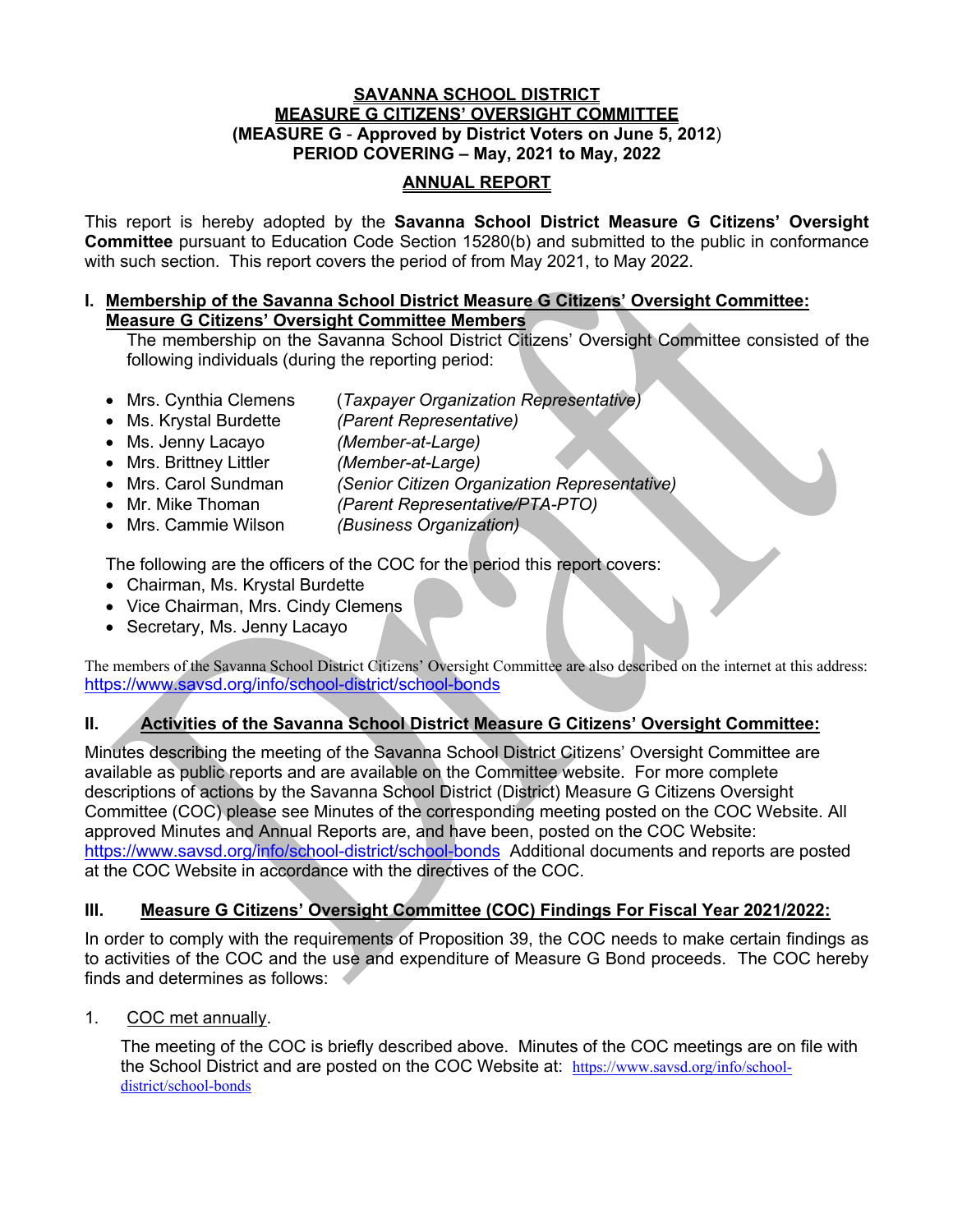During the period covered by this Annual Report, there were no Measure G bond construction funds held and no Measure G bond construction projects or construction activities were undertaken. Correspondingly, the COC has had no reports or audits to review and has reduced its meetings to one per year to provide the required Annual Report.

2. COC has received reports, updates, and information on the expenditure of the Measure G Bond funds, and reviewed project expenditures made on projects authorized under Measure G.

During the period covered by this Annual Report, there were no Measure G bond construction funds held and no Measure G bond construction projects or construction activities were undertaken. Correspondingly, the COC has had no reports or audits to review and has reduced its meetings to one per year to provide the required Annual Report.

A complete list of the reports provided to the COC is available at the School District offices for public review upon request. Information on certain COC handouts and documents is also located on the COC Website.

- 3. Measure G Bond funds have been expended on the identified projects authorized by Measure G (Education Code Section 15278(b)(1)).
- 4. No Measure G monies have been spent on teacher/administrator salaries or other school operating expenses (Education Code Section 15278(b)(2).

Based on the documentation and information provided to the COC, as referenced herein, the COC has found, pursuant to Education Code Section 15278(b)(2) that the School District has not expended Measure G Bonds funds on teacher/administrator salaries or other District operating expenses.

5. Audit Report

During the period covered by this Annual Report, there were no Measure G bond construction funds held and no Measure G bond construction projects or construction activities were undertaken. Correspondingly, the COC has had no audits to review.

6. The COC has received all necessary and requested technical and administrative assistance from the School District (Education Code Section 15280).

Under the requirements of Education Code Section 15280, the School District is required to provide the COC with all necessary technical and administrative assistance without expending Measure G Bond funds. During the period covered by this Annual Report, there were no Measure G bond construction funds held and no Measure G bond construction projects or construction activities were undertaken. Correspondingly, the COC has had no need for technical and administrative assistance.

7. COC Website is operating and includes all required documentation and information (Education Code Section 15280(b)).

The COC internet website is operated and maintained by the School District Board on behalf of the COC and is currently located at https://www.savsd.org/info/school-district/school-bonds

Information relating to the COC, its activities and documents can be viewed at the COC website. This includes minutes of the COC meetings, lists of documents received by the COC, the prior Measure G audit reports and other reports issued by the COC, which will include this Annual Report following its adoption.

8. Based on the foregoing, the Savanna School District is in compliance with the requirements of Article XIIIA 1(b)(3) of the California Constitution.